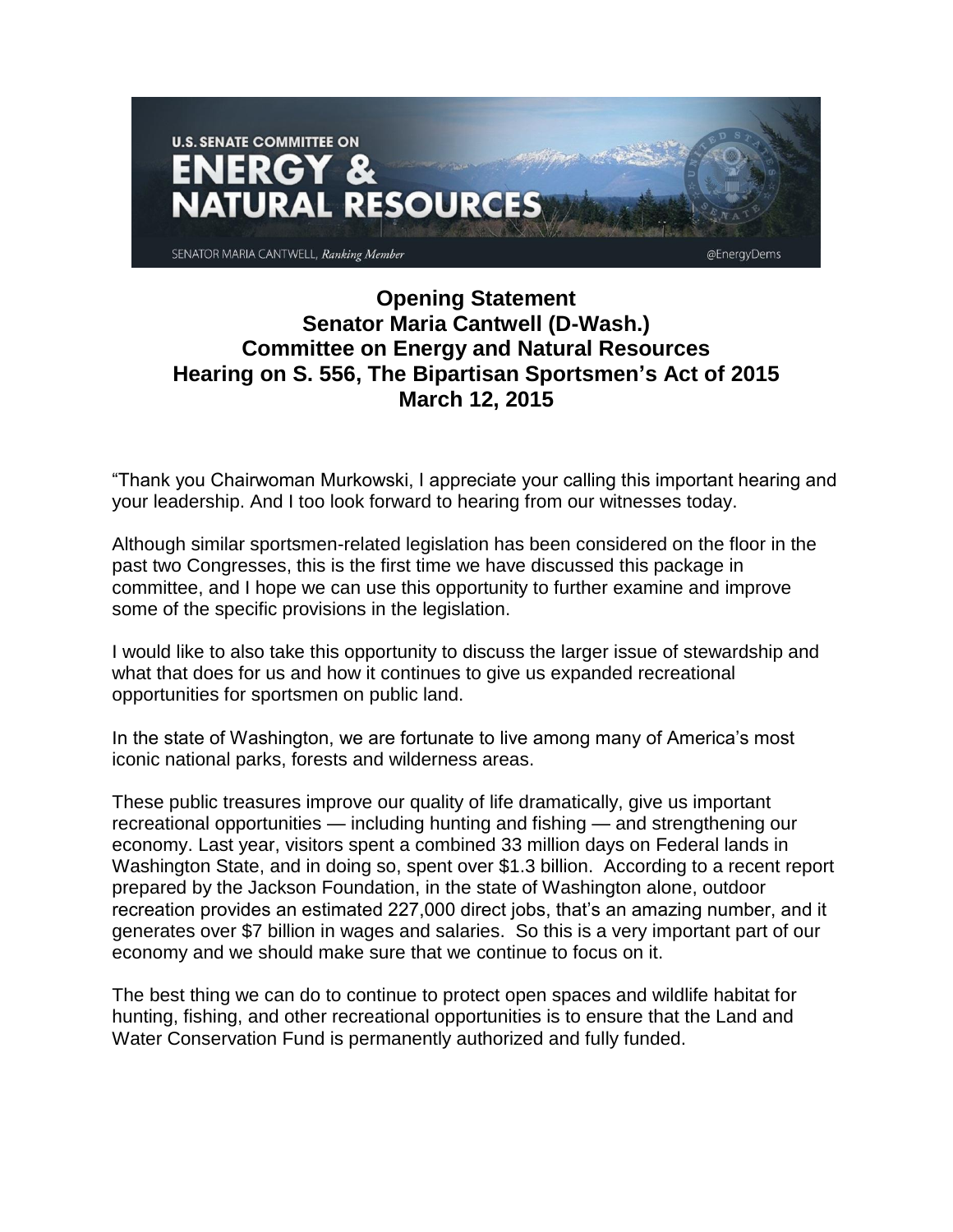To achieve this goal, I support language in this bill to set aside a portion of Land and Water Conservation Fund each year to secure public access to Federal lands for hunting, fishing, and recreational uses.

So, if we allow the Land and Water Conservation Fund to expire-which we don't want it to do-there won't be any money for the sportsmen that we want in this particular legislation.

The Land and Water Conservation Fund is the country's most successful law benefitting sportsmen — and it needs to be reauthorized.

In my state, it has helped protect and improve over 133,000 acres of state and local parks and recreation areas, as well as help protect our public lands, national parks, forests lands.

Earlier this year, a strong bipartisan group of senators supported reauthorization and permanent funding for the Land and Water Conservation Fund in a vote on the Senate floor. I look forward to working with you on this issue as these pieces of legislation move through the congress.

This bill includes a separate land acquisition provision, the reauthorization of the Federal Land Transaction Facilitation Act. While I support the reauthorization, I am concerned with language in this bill that may fundamentally alter the purpose of the Act, so we want to drill down on that.

This law authorizes the Bureau of Land Management to sell Federal lands identified as appropriate for sale, through a robust public planning process. It then uses the proceeds from these sales to acquire — from willing sellers — privately owned lands within Federal conservation areas.

The BLM's authority to sell lands under this law expired in 2011, and I have supported past efforts in this committee to reauthorize it.

Also, I am concerned, however, that instead of using the proceeds from these sales to acquire and protect public lands, this bill could siphon some of those proceeds off to the Treasury for deficit reduction- so we want to look at that.

The policy shift from the version of the bill this Committee has previously supported, where Federal land sale proceeds were used to acquire other important lands for future generations is an additional issue to look at. I hope we will amend this bill to reflect the language we have previously supported in this Committee.

Once again, I want to thank you personally for your leadership on making sure that bow hunters are covered in this legislation thank you for giving them parity with other hunters. I very much appreciate that. And once again, I believe that a clean reauthorization of the Land and Water Conservation Fund is a subject that is going to be very important for sportsmen in general.